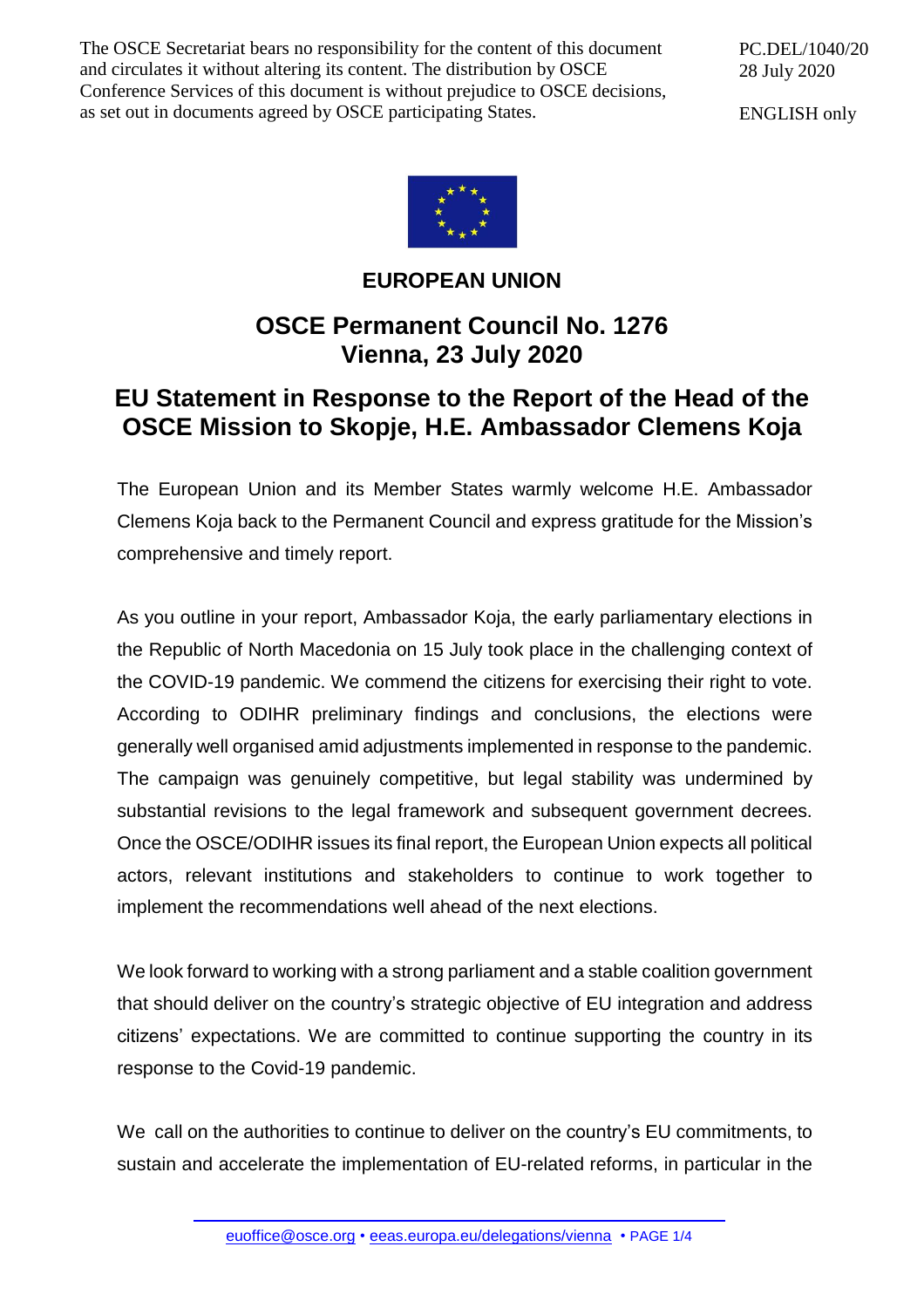field of rule of law, the fight against organized crime and corruption, as well as to further strengthen good neighbourly relations, including with the EU Member States. We also recall the importance of achieving tangible results and implementing bilateral agreements fully, consistently and in good faith, including the Prespa Agreement with Greece and the Treaty on Good Neighbourly Relations with Bulgaria, as part of the enlargement process. The European Union reiterates its unequivocal support to the European perspective of the Western Balkans and will continue to support the Republic of North Macedonia on its path to the EU and looks forward to the holding of the first Intergovernmental Conference after the adoption of the negotiating framework by the Council of the European Union as soon as possible.

We commend the Mission for assisting the government and citizens of the host country in responding quickly to the Covid-19 pandemic. The EU is re-directing up to  $\epsilon$  66 Million to support the country's immediate needs and to mitigate the socioeconomic impact of the crisis. The macro-financial assistance will be an important complement to this support package with a loan of €160 Million. The EU is aware that the crisis consequences will continue to affect the working conditions of the Mission and may also make an adjustment of its program necessary as it further unfolds.

We welcome the priority on supporting the implementation of the Ohrid Framework Agreement and advancing constructive inter-ethnic relations, providing early warning on emerging security-related developments throughout the country. We also welcome the Mission's support to the reform agenda in key sectors such as the rule of law, media freedom, democratic governance and transnational threats, including organised crime.

With regard to the Human Dimension, we support the Mission's Programme to proactively support the host country in advancing constructive inter-ethnic relations and social cohesion, and bridging divisive trends in society in particular by paying special attention to promoting integrative policies. We commend you for supporting the Ministry of Education in its efforts in fostering inter-culturalism, anti-discrimination, gender equality, multi-ethnic inclusion in its education strategy and programs. We appreciate the focus on the most vulnerable communities, including Roma.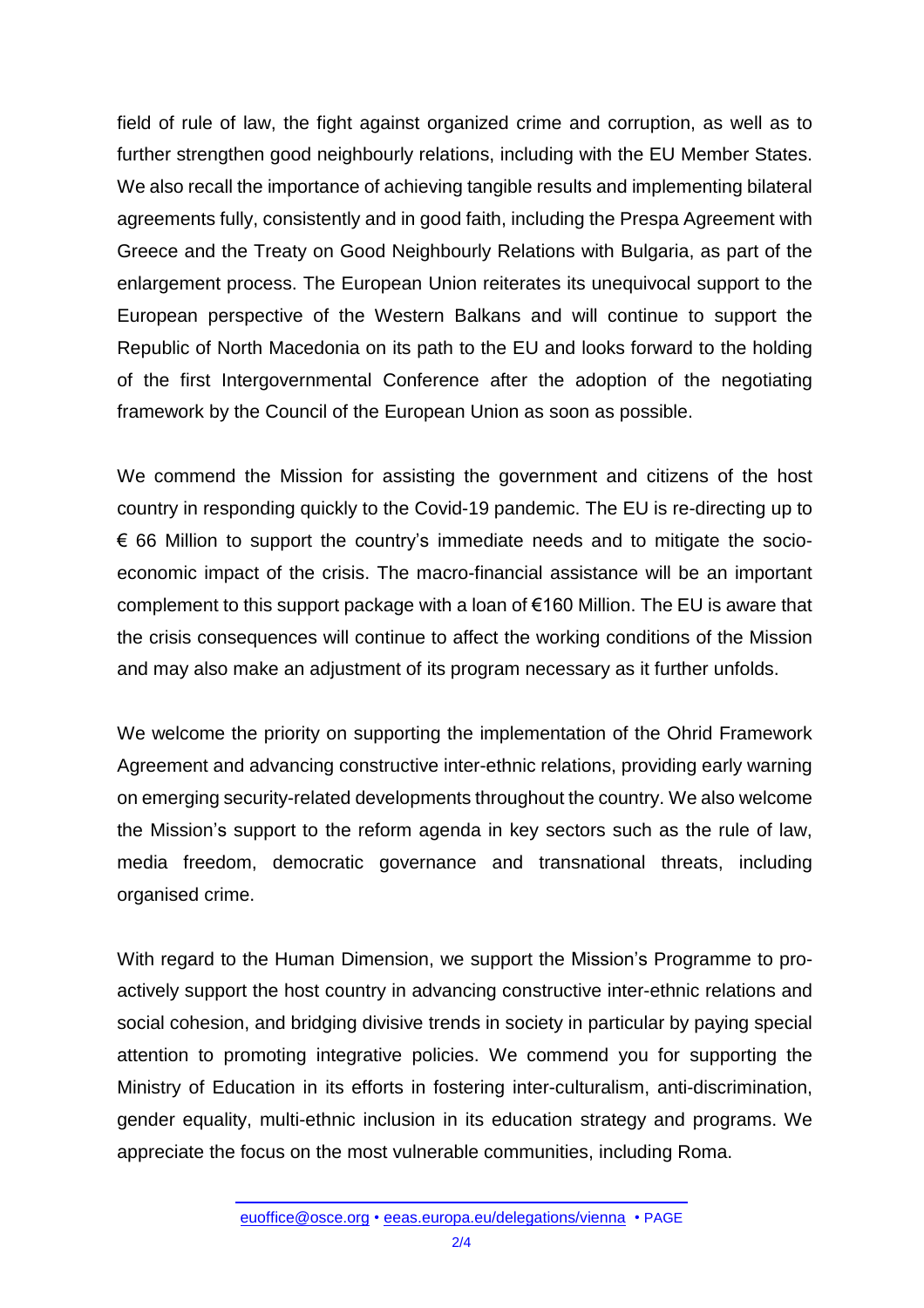We welcome the Mission´s work with youth organisations and we appreciate that youth will be a priority audience for the Mission's work.

We fully support the Mission's work on promoting the rule of law, including its assistance in the implementation of the National Judicial Reform Strategy aimed at ensuring a fair, impartial, effective, accountable and transparent administration of justice, while also contributing to support efforts to renew public trust in the justice system. We welcome that the Mission will continue to provide assistance in public administration reform and local democratic governance supporting efforts to address shortcomings in accountability, transparency and efficiency as well as by instilling public confidence in the fight against corruption. We appreciate your activities to strengthen parliamentary oversight over the executive branch.

We welcome the Mission's continued support for the implementation of the laws on prevention of discrimination and hate crime in particular of several new laws in this field.

We fully support the inclusion of gender considerations into the Mission´s policy dialogue with the host authorities, of mainstreaming gender equality into all of its programmatic work and developing targeted actions for women's empowerment. We welcome the aim to enhance its work on combating gender based-violence, accentuated by the COVID-19 epidemic.

We share your belief that it is important for the Mission to continue its work on media policy, with particular focus on the important issues of freedom of media, safety of journalists and media literacy.

Regarding the Politico-Military Dimension, we highly appreciate the intention to support the host country's police reform with the aim of creating a professional police service. Fighting corruption in all its forms as well as trans-national threats and organized crime continue to be of high relevance. We appreciate your work on trafficking in human beings, illicit trafficking in weapons, ammunition and explosives